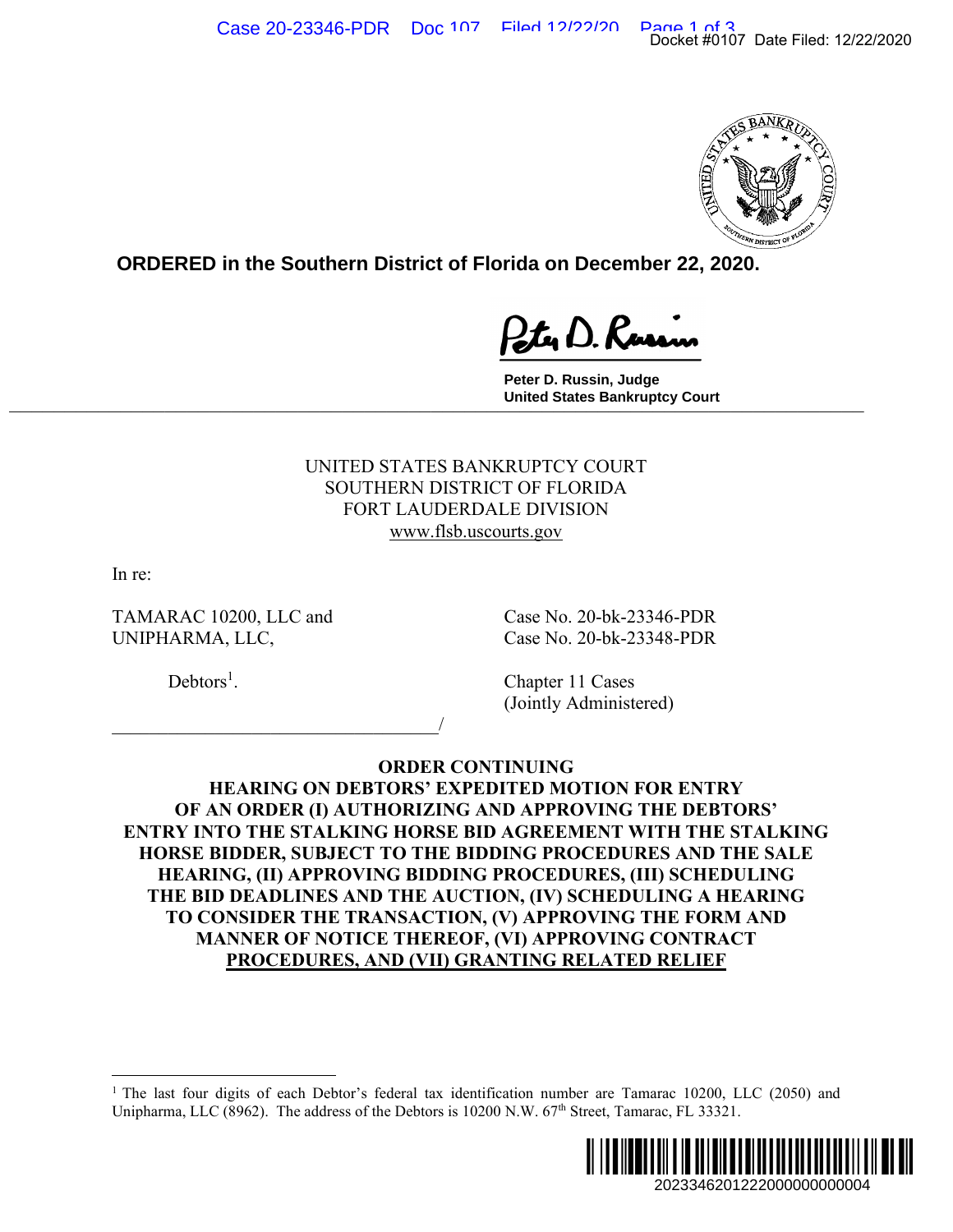**THIS MATTER** having come before the Court on December 21, 2020 at 1:30 p.m. in Fort Lauderdale, Florida, upon the Debtors' request to continue, until December 30, 2020 at 10:00 a.m., the hearing with respect to the *Debtors' Expedited Motion for Entry of an Order (I) Authorizing and Approving the Debtors' Entry into the Stalking Horse Bid Agreement with the Stalking Horse Bidder, Subject to the Bidding Procedures and the Sale Hearing, (II) Approving Bidding Procedures, (III) Scheduling the Bid Deadlines and the Auction, (IV) Scheduling a Hearing to Consider the Transaction, (V) Approving the Form and Manner of Notice Thereof, (VI) Approving Contract Procedures, and (VII) Granting Related Relief* [ECF No. 18] (the "Bidding Procedures  $Motion$ <sup>2</sup>,<sup>2</sup> and this Court having jurisdiction to consider the request and the relief requested</u> pursuant to 28 U.S.C. §§ 157 and 1334; and consideration of the request being a core proceeding pursuant to 28 U.S.C. § 157(b); and venue of the Debtors' Chapter 11 bankruptcy cases is proper before this Court pursuant to 28 U.S.C. § 1408; and it appearing that proper and adequate notice of the request has been given and that no other and further notice is necessary; and upon all of the proceedings had before this Court and after due deliberation thereon, all of which are incorporated herein by reference; and good and sufficient cause appearing therefore, it is

## **ORDERED** that:

1. The hearing to consider the Bidding Procedures Motion is continued to **December 30, 2020 at 10:00 a.m. by VIDEO CONFERENCE**.

2. \*\*IMPORTANT<sup>\*\*</sup> The hearing scheduled by this Order will take place only by video conference. **DO NOT GO TO THE COURTHOUSE**. Attorneys must advise their clients not to appear at the courthouse. To participate in the hearing by video conference please refer to

<sup>&</sup>lt;sup>2</sup> Any capitalized term not explicitly defined herein shall have the meaning ascribed to it in the Bidding Procedures Motion.